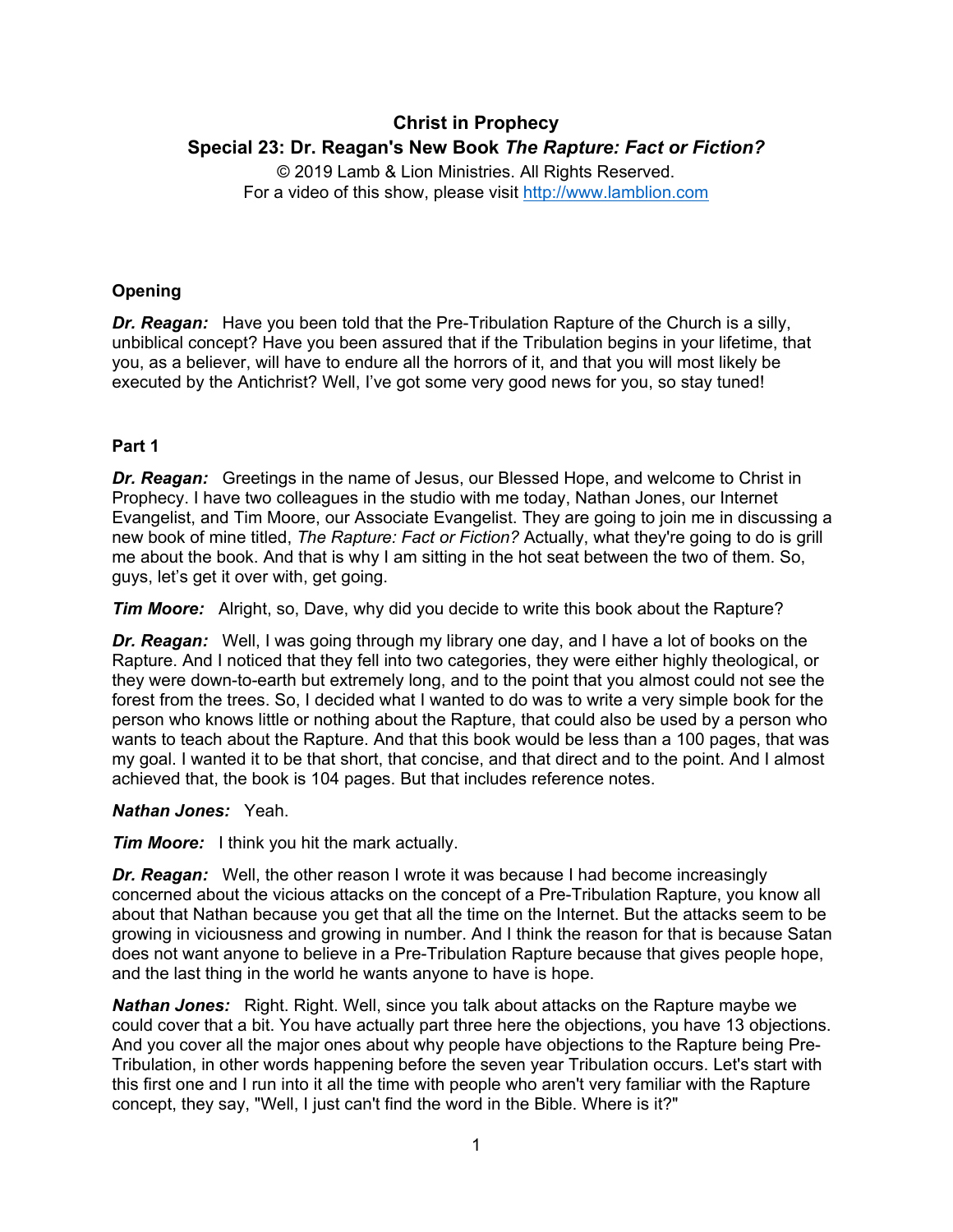*Dr. Reagan:* And the tragedy about that is even people who know the Bible in detail will often make that argument.

*Tim Moore:* They do too.

*Nathan Jones:* Yes, they do.

*Dr. Reagan:* Well, it's just not even mentioned in the Bible, how could it be a legitimate doctrine? Well, it is mentioned in the Bible point blank in the Latin Vulgate. The Latin Vulgate, vulgate means the common Latin. That was the Latin that people spoke in the Middle Ages. That came into being about 400 AD. Jerome translated the Bible into Latin. And that was the fundamental Bible of Western Civilization for almost 1,200 years.

*Nathan Jones:* Oh, yeah, only one you could get.

*Dr. Reagan:* Think the King James Version 400 years, this was 1,200 years. The only Bible used in Western Civilization was the Latin Bible. And in 1 Thessalonians 4:17 it says rapture. And in English to express the concept of Rapture, you have to use usually two words; taken out, snatched out, taken away, something like that. So, in terms of speaking in shorthand we use the word rapture, which is a perfectly biblical word. After all a word doesn't have to be in English for it to be a biblical word. This was a word taken right out of the Latin Vulgate. And there's a lot of doctrines that we believe in that are not mentioned by name in the Bible. For example--

#### *Nathan Jones:* The word Bible right?

*Dr. Reagan:* The word Bible is not in the Bible. Neither is Trinity. Neither is Atheism. Neither is divinity, monotheism, Shekinah Glory, age of accountability, and incarnation. In fact the word Sunday, you can't find in the Bible.

*Nathan Jones:* I like to point people to 1 Thessalonians 4:17 which reads, "Then we who are alive and remain shall be caught up," they're caught it, "together with them in the clouds to meet the Lord in the air, and thus shall we always be with the Lord." So, like you were saying the Latin Vulgate it is "rapio" and that comes from the Greek which is "harpazo." But since neither of us read Greek or Hebrew we have to go to the transliterated word, "caught up" is rapture. So, if anyone wants to find it 1 Thessalonians 4:17.

## *Dr. Reagan:* Amen.

*Tim Moore:* That was a great explanation. I love the fact that you point out those other words are not in Scripture but they common used words within the Church today. Well, some actually, Dave also object to the Pre-Tribulation Rapture concept because they say it was not taught by any of the Church Fathers. How do you respond to that?

**Dr. Reagan:** Yeah, they argue that is too new to be true, or it's not written, adopted by any of the Early Church Fathers. Well, you know the thing is it depends on what you mean by Church Fathers.

## *Tim Moore:* True.

*Dr. Reagan:* Now, I would argue that it is mentioned by the true Church Fathers which are Peter, and Paul, and John, and Jesus Christ Himself, all talk about the Rapture.

## *Tim Moore:* Amen.

*Dr. Reagan:* So, the fact that the Early Church Fathers the ones that came let's say after the Church was established between 100 and 400 AD are usually the Church Fathers, they didn't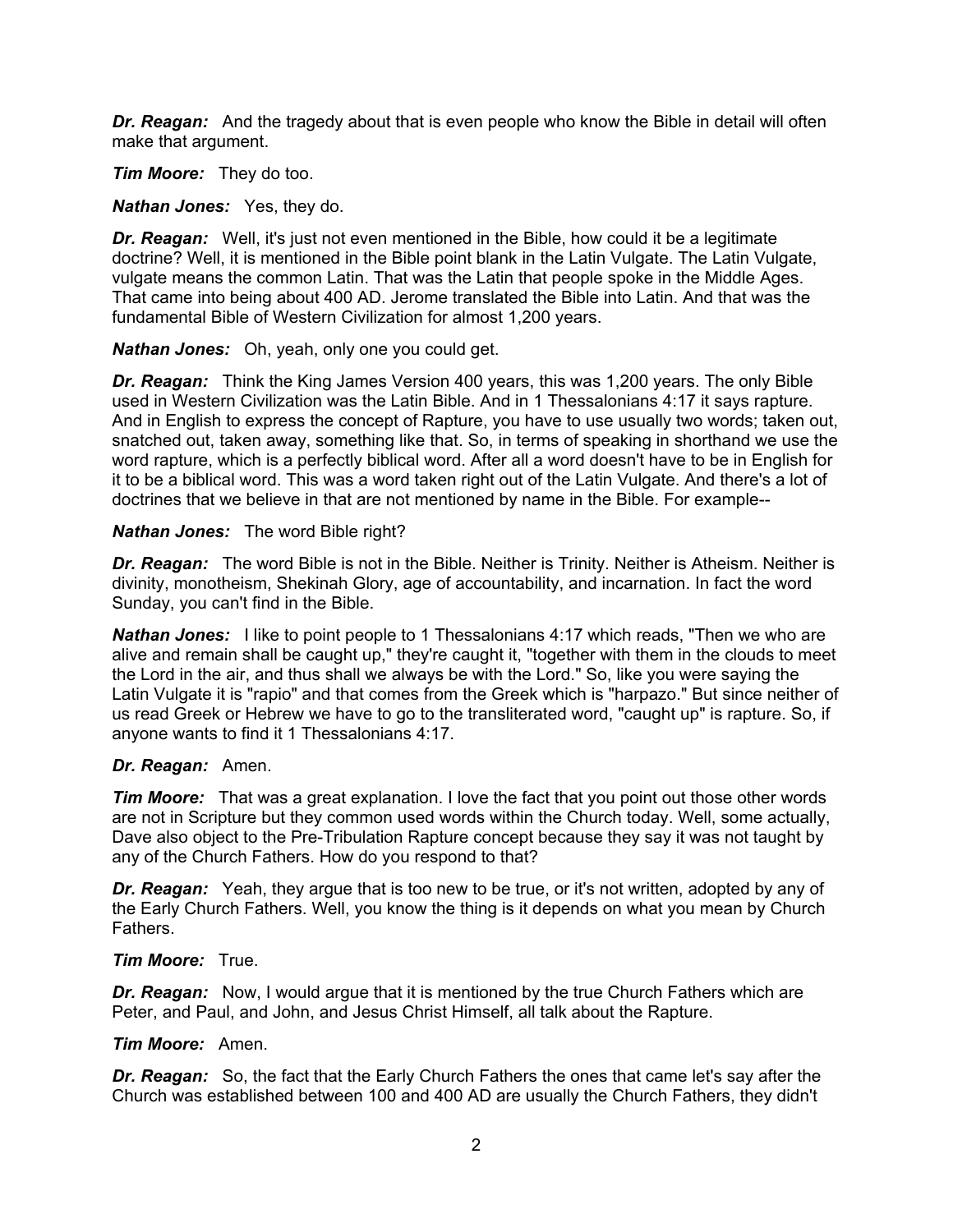speak about the Rapture as such, but the one thing they did talk a lot about was imminency; that the Lord could return any moment. And in those early days they had not really thought through all this to realize the fact that the Lord could not come at any moment if all the prophecies in the Bible are going to be fulfilled. There are so many prophecies that have to be fulfilled before the Second Coming, not a single prophecy that has to be fulfilled before the Rapture. And I don't think they thought through that. But they certainly emphasized the fact that the Lord could come any moment. And folks, you know if the Lord can come any moment there's got to be a Rapture because the Second Coming has so many prophecies that have to be fulfilled before the Second Coming occurs.

*Nathan Jones:* Well, didn't the early Church Fathers have to deal a lot with: How to build a church? How to keep Gnosticism and other heresies out? They really weren't terribly interested in eschatology.

*Dr. Reagan:* And they wrote very little about it.

#### *Nathan Jones:* Very little.

*Dr. Reagan:* They were concerned about those issues that you just mentioned: How do you organize a church? How does one church relate to another church? Are they independent? Do they have somebody over all of them? So, they were concerned about those practical issues.

*Tim Moore:* I love the fact that you point out when Martin Luther was challenged at the Diet of Worms to defend his new theology of salvation by grace through faith, they said, "Well, that is too new to be true." And he said, "Actually that is very well established in Scripture. It's just not been practiced by the existing church in that day and age."

*Dr. Reagan:* Yeah, that was their fundamental argument, too new to be true. He said, "None of the Popes ever taught that in the church." And yet he was teaching right out of the Bible that salvation is by grace through faith and not by works.

## *Tim Moore:* Exactly.

*Nathan Jones:* I love that Diet of Worms. We're not talking about a diet of worms here. You keep saying, "Too new to be true." When did the Rapture view become popular? Because I hear that all the time. Well, you are teaching something that is a new concept, therefore it can't be true.

*Dr. Reagan:* Well, what people need to keep in mind is two things, first of all the reason that the Rapture concept came later in Church history is because about 400 AD the Catholic Church adopted Amillennialism as the official eschatology of the Church. This is the idea that Jesus is never going to return and reign on this earth, that He's just going to appear and we all go to Heaven with Him and that's it. And because that was the official doctrine anybody who differed from that was burned at the stake with their writings. So, we really don't know how many people may have had this idea. But there were other problems.

*Nathan Jones:* They would kill you for believing.

*Dr. Reagan:* The average person in the Middle Ages could not read or write. And further more they couldn't get copies of the Bible.

*Nathan Jones:* Or they would be killed for having a Bible quite frankly.

*Dr. Reagan:* The Bible was written by scribes. And you had to be very wealthy to have a copy. And the Catholic Church kept the copies from the people so they had to accept what the priest taught. And so, they never had an opportunity to study the Bible. Furthermore the average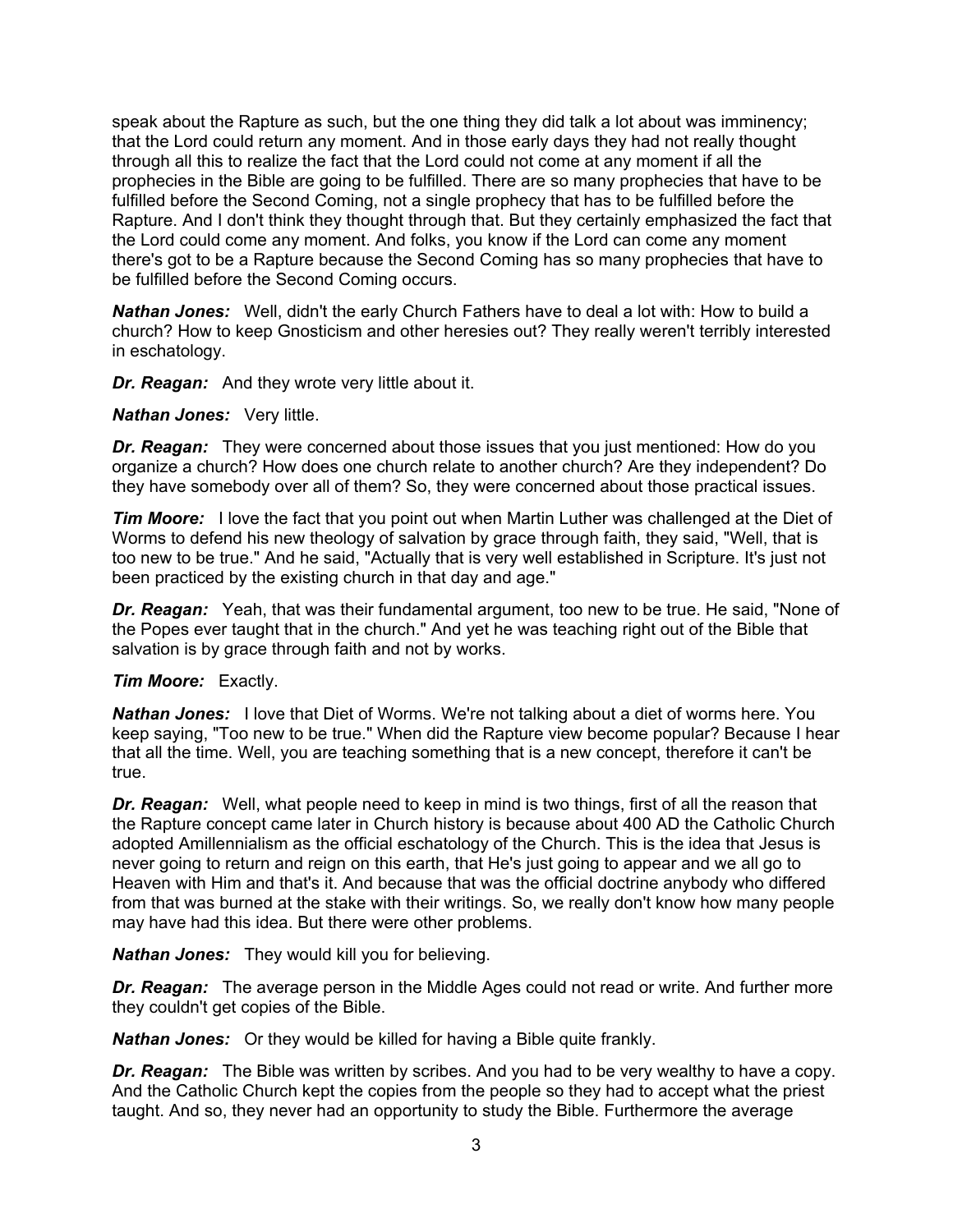person could not begin to study the Bible until number one they started getting education, number two they started getting copies of the Bible, which came with the invention of the printing press. And then there's another problem, and that is that the Bible itself says that many of the end time prophecies will not be understood until the time comes for them to be fulfilled. We're understanding prophecies today that we never understood before. And this concept of a Rapture, people say, "Well, it all began with a particular person John Darby in the early 19th Century." No, we now have a publication by a fellow named William Watson who is a professor of history in Colorado Christian University called, *Dispensationalism Before Darby*. It was published in 2015 and it proves beyond a shadow of a doubt that the concept of a Rapture existed 200 years before Darby. And he says, "In fact it demonstrates the belief was held not only by Baptist, but by leading Anglicans, and even by Scottish Presbyterians."

*Tim Moore:* Speaking of Scottish Presbyterians, and I have to point out I know people today who will remember Bibles being chained to the pulpit or to the altar in front of their church building, and people not allowed to even take it home and read within their lifetimes. But you mentioned Scottish folks believing in this concept. There are some who scoff today, many of our viewers may not be familiar with a woman by the name of Margaret MacDonald, but a young gal who saw visions. And some scoffers will says, "Well, she's the one who came up with this whole idea." Can you respond to that as well?

*Dr. Reagan:* Well, yes, this came out in 1973 a fellow by the name of Dave MacPherson wrote a book called, *The Unbelievable Pre-Trib Origin*. And he's got a kind of cottage industry here. He has republished this book six times, under six different titles, and it is almost the same book every time. Not exactly but almost the same book. I had never even heard of this until I had maybe 20 years ago somebody came to me and said, "Don't you know the Pre-Trib Rapture came from this little girl who was possessed by a demon?" So, I got the book. I read it. And that was his thesis, it came from this demon possessed little girl in Scotland, and that's where it came from.

## *Nathan Jones:* John Darby adopted it.

*Dr. Reagan:* Well, funny thing I read the whole book, then I got to the end, to the appendix it had the vision. I read the vision, and I read the vision, and I read the vision, and I read it. I could never find a Pre-Tribulation Rapture in the vision. It's just not there.

#### *Tim Moore:* It's not there.

**Dr. Reagan:** In fact there is a group in California that produced a four hour video attacking the Pre-Trib Rapture and the whole video was based around this girl, and that's where it came from. And then at the end of the video the guy looks right into the camera who produced it and he says, "Our position is that Margaret MacDonald's end time Rapture vision is convoluted. And we can't say for sure that Margaret MacDonald had a partial Pre-Trib Rapture in mind." Duh.

*Tim Moore:* I love what you actually write, and this is where I come from as well, you said, "I came to a belief in the Pre-Trib Rapture through my study of the Scriptures." And I would dare say anyone who opens the Word of God and studies will end up coming to a Pre-Trib Rapture conviction as well.

*Dr. Reagan:* Well, the important thing is not where it originated, not how old it is, the important thing is does it fit with the Scriptures?

## *Nathan Jones:* Absolutely.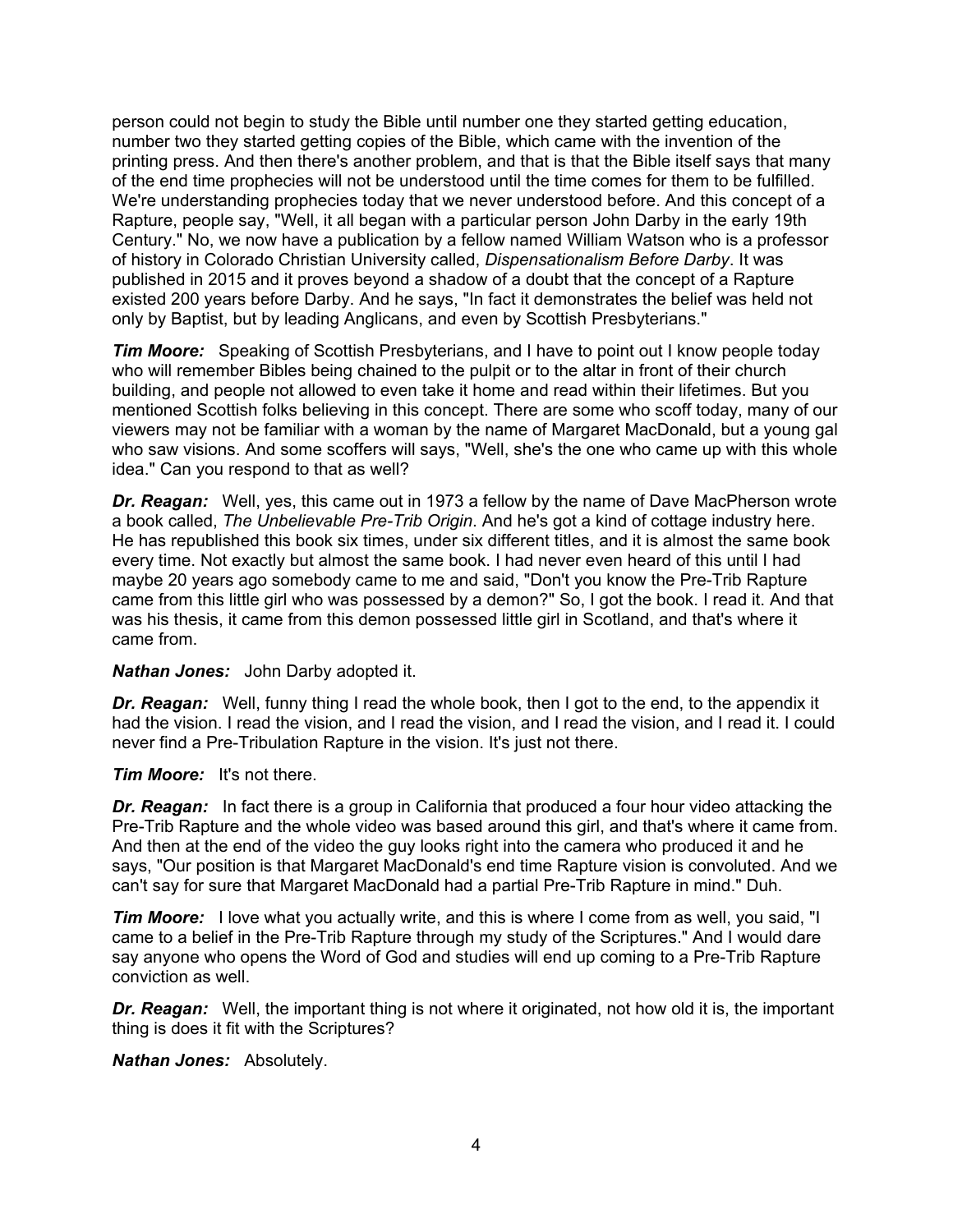*Dr. Reagan:* Does the Scriptures teach it? Is it biblical? In fact there is one group that is even attacking on the basis that the people who came up with the idea were immoral in their conduct. Come on! The only thing that is important is whether or not this lines up with the Bible. And it lines up with the Bible, and I think I prove that in this book.

## **Part 2**

*Tim Moore:* Welcome back to Christ in Prophecy and our discussion of Dr. Reagan's newest book, *The Rapture: Fact or Fiction?* So, Dave, I've got a really tough one for you now. We are going to turn to 2 Thessalonians 2, verses 1-3 which says, "Now we request you, brethren, with regard to the coming of our Lord Jesus Christ and our gathering together to Him, that you not be quickly shaken from your composure or be disturbed either by a spirit or a message or a letter as if from us, to the effect that the day of the Lord has come. Let no one in any way deceive you, for it will not come unless the apostasy comes first, and the man of lawlessness is revealed, the son of destruction." So, does that not teach that the Church will be here, present, to witness the revealing of the Antichrist? And how does that conform--

*Dr. Reagan:* That certainly does not. It teaches exactly the opposite. And I am so glad we finally got to this, because this is the fundamental biblical argument. All the other arguments are based on myths, and folklore, and emotion, but finally we get to a biblical argument. And this is a strong argument in behalf of a Pre-Tribulation Rapture. What happens is that when they use this to argue against the Pre-Tribulation Rapture they always leave out verse 2, they go from verse 1 to verse 3, and therefore verse 1 speaks about our gathering to Him which is a reference to the Rapture. Then they go to verse 3 and say, "It will not occur until the man of lawlessness is revealed."

*Tim Moore:* Yes, I've heard that argument.

*Dr. Reagan:* So, we are going to be here in the Tribulation. But, that's not what it's referring to. In verse 2 he goes from the Rapture, to the Day of the Lord. And the "it" in verse 3 refers to the Day of the Lord, not the gathering. They Day of the Lord is the Tribulation and the Millennium. We are currently in the Day of the Holy Spirit. The Day of the Lord is the Tribulation and the Millennium. And eternity is the Day of God. So, what he's saying here is that the Day of the Lord will not come, the Tribulation will not come, until this happens. And he says, "It hasn't happened." The Antichrist has not been revealed, so you are not in the Day of the Lord. Here's the deal he was with the Thessalonian church only a few weeks, and yet he considered the Rapture to be so important he taught it to them during that time. And so, suddenly they get this letter signed by him but it wasn't really from him, it was some fake letter. You know we have fake news today, this was a fake letter. And this letter said, "You're in the Day of the Lord." They thought they had missed the Rapture. So, they write to Paul and say, "Hey, we've missed the Rapture." He said, "No, no, no, you haven't missed it. It's going to occur before the Day of the Lord. You're not in the Day of the Lord."

*Tim Moore:* You're not in the Day of the Lord. That is a perfect explanation. And really I love the fact that this does prove the Pre-Trib Rapture.

## *Dr. Reagan:* Yeah.

*Tim Moore:* I also love the fact that Paul even though he was only with the Thessalonicans for a matter of weeks was already introducing them to eschatology, end time things. Which means modern churches we shouldn't wait years, and years, and years.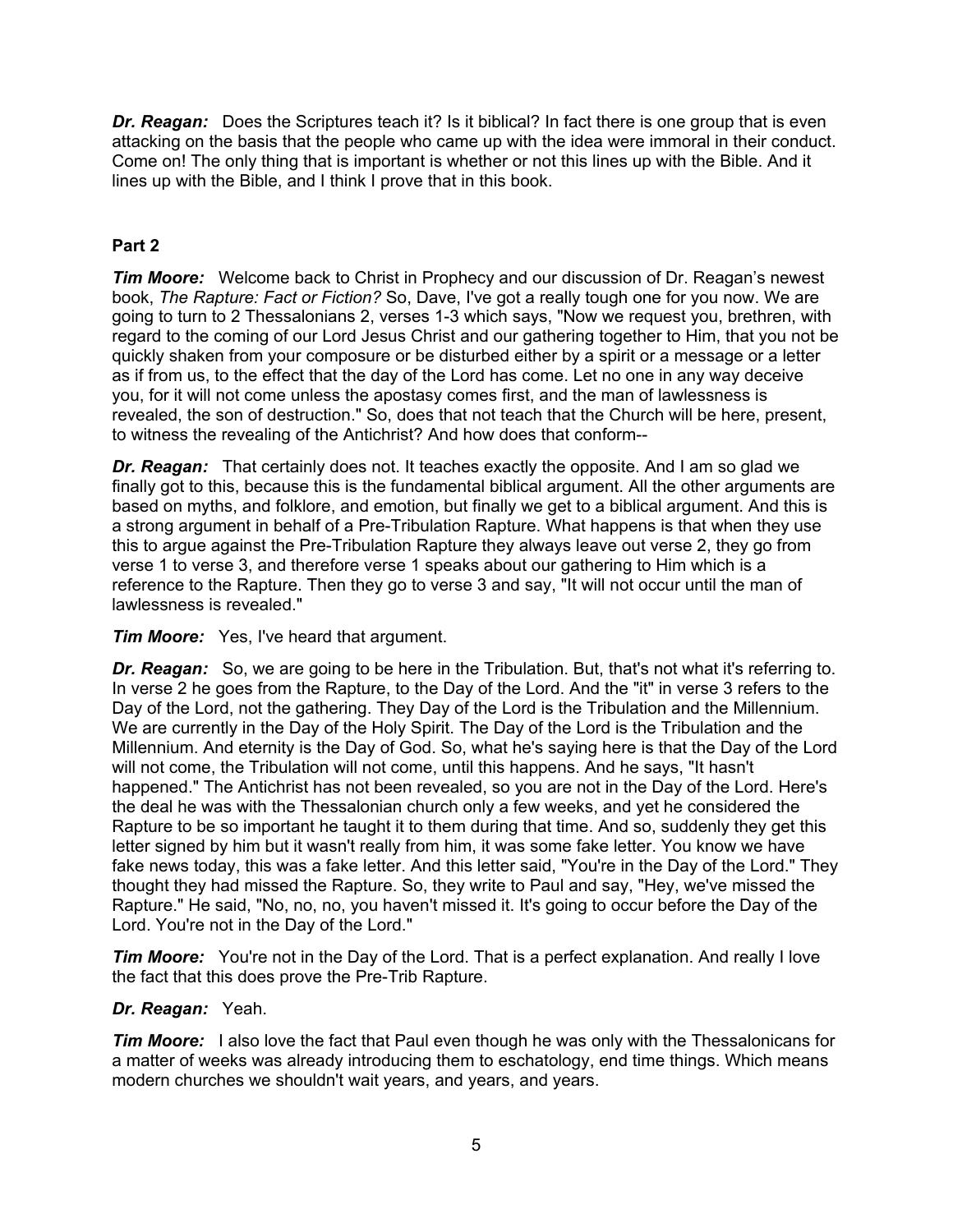*Dr. Reagan:* He considered Bible prophecy that important.

*Tim Moore:* It surely was.

*Nathan Jones:* Those who hold to the Mid-Trib Rapture always latch onto that verse and they think well the Antichrist will be revealed Mid-Trib when he desecrates the Temple. But Daniel tells us the Antichrist will be revealed when he makes a peace covenant with Israel, which starts the Tribulation. Well we've dealt with a bunch of the objections to the Pre-Trib Rapture. Why don't we get then into, what supports for the Pre-Trib Rapture, Dave, why don't we start with that.

*Dr. Reagan:* Alright, well one of them is the fact that the Bible says over, and over, that we as Christians are promised deliverance from the wrath of God. And that's what the Tribulation is all about. The Tribulation from beginning to end is the pouring out of the wrath of God upon those who have rejected the grace, mercy, and love that God has provided us in Jesus Christ. One of the greatest passages there is 1 Thessalonians 1, verse 10 which says, that we are waiting for His Son from Heaven whom He raised from the dead, that is Jesus, who rescues us from the wrath that is to come." Now, that's pretty definite. He's going to rescue from the wrath that is coming. Later on 1 Thessalonians 5:9, "God has not destined us for wrath, but for obtaining salvation through our Lord Jesus Christ." Revelation 3:10, "Because you have kept the word of My perseverance, I also will keep you from the hour of testing, that hour which is going to come upon the whole world, to test those who dwell on the earth." So, deliverance from wrath is a guarantee for those of us who are believers. Another one is the focus of the Tribulation. Now, I could go into great detail about this. I won't you can read the book and find out. But the focus of the Tribulation is the Jewish people. The Tribulation is the last seven years of the prophecy that was given to Daniel of the 490 years, the seventy weeks of years. This is the last of those seven years, where God is going to focus on the Jewish people, and He is going to fulfill all the promises that He made to them during that time, all of which are listed in Daniel chapter 9. So, again there is no reason for the Church to be here during the Tribulation because the focus is on the Jewish people. We are in an overlap period right now. The Church Age began with an overlap period, the Church was established about 30 AD. It was 40 years later in 70 AD that God poured out His wrath upon the Jewish people and removed them from the scene and scattered them all over the world. We are now in another overlap period where God is beginning to turn His focus from the Church to the Jewish people. And soon, very soon, we are going to be taken out, the Church, and He is going to really focus on the Jewish people. And the fundamental purpose of the whole Tribulation is to bring a great remnant of the Jews to salvation. And the Bible indicates that every Jew that lives to the end of the Tribulation will come to the end of himself and will look upon Him whom they've pierced and will weep, wail, and mourn and accept Him as Lord and Savior.

## *Tim Moore:* Praise the Lord.

**Dr. Reagan:** Another of them is imminency, which I've already mentioned, but I'm mentioning it again. The Bible emphasizes over and over, and I give many, many quotes in here of scriptures that mention imminency, that the Rapture is imminent, that means it could occur any moment. The Second Coming is not imminent. If you only believe in the Second Coming then you cannot believe that Jesus could come today, or He could come tomorrow, because there are too many prophecies that have to be fulfilled.

*Tim Moore:* You're looking for the Antichrist, instead of Jesus Christ.

*Dr. Reagan:* Well, you have to have the rebuilding of the Temple. The Antichrist has to come. All these events have to take place before the Second Coming. So, the only way there can be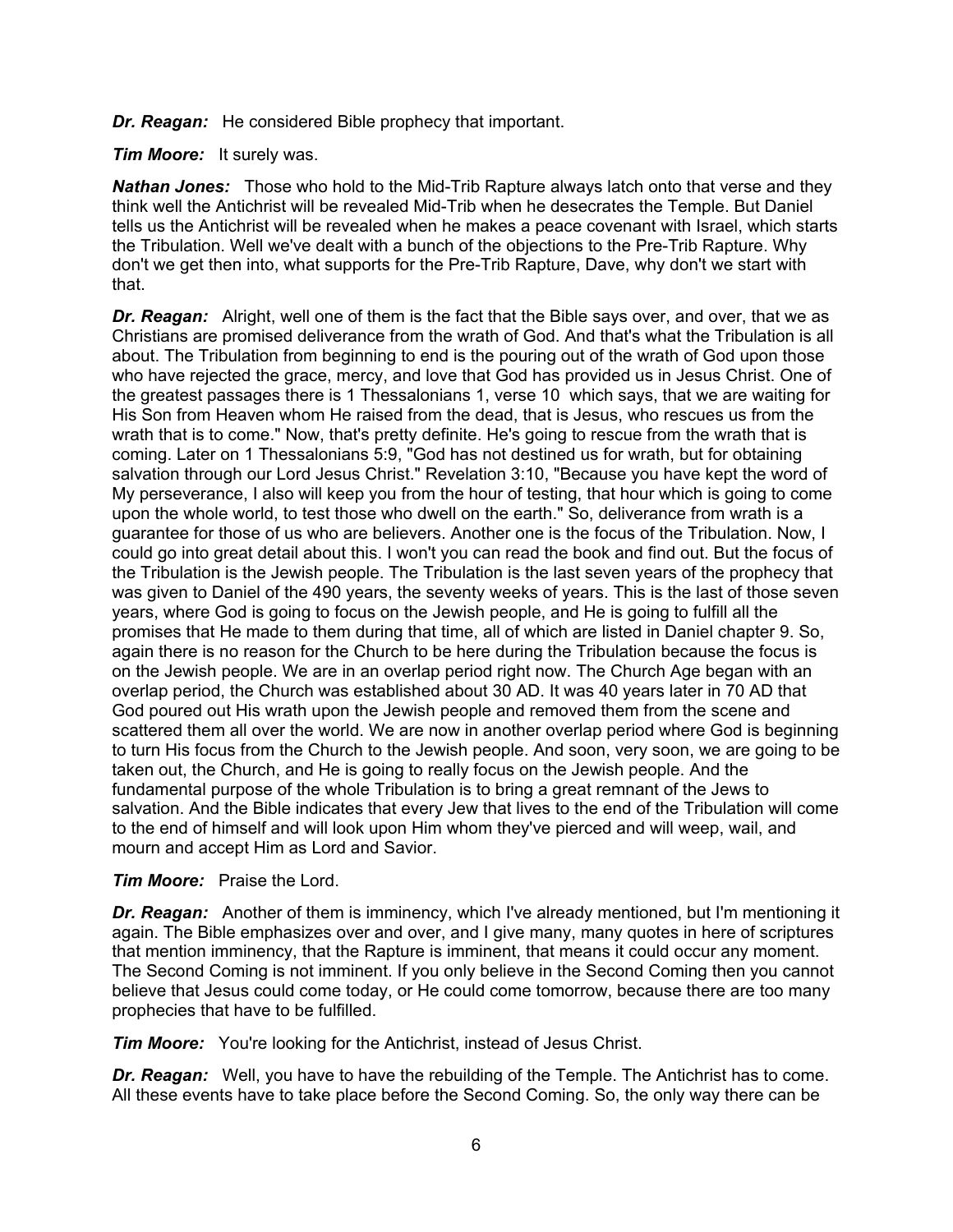imminency is for there to be a Rapture that could occur at any moment. And then another one that I mention is biblical examples. We have for example with the previous pouring out of God's wrath in immense form was the Noahic Flood. God took Enoch out of the world before the Flood. Enoch was a Gentile. Enoch is a type, or symbol of the Church being taken out. Noah is a symbol of the Jewish remnant that is taken through and saved. Or take for example Lot, before Sodom and Gomorrah was destroyed, Lot was taken out. God takes out the righteous. Or consider Rahab taken out of the city before the city is destroyed. This is what God does when He pours out His wrath. And it is referred to by Peter when he talks about the fact that God knows how to save those who are going to be subjected to this. So, I think you have all of those as examples of rapture in the Bible. In fact there are many raptures mentioned in the Bible. Most people think the only rapture mentioned would be the rapture of the Church. But I give a whole list in here of raptures that have taken place like Enoch, and Elijah, the two witnesses that you mentioned earlier, the rapture of Jesus. You know there are so many raptures mentioned.

*Tim Moore:* John transported to Heaven to actually witness what was going on in Heaven, and he dictated letters.

*Dr. Reagan:* And Philip had a horizontal rapture.

*Tim Moore:* Yes, he did.

*Dr. Reagan:* Where God picked him up from one place and put him in another.

*Tim Moore:* Well, I think you've just captured the important argument, the most important being the imminence of the Rapture, the most important argument on behalf of it. And even the passage in Revelation pointing to the concept of the rapture included there as well. What about folks who says, "Well, couldn't the Rapture occur as a stage of the Second Coming itself?" And you've answered that in general, but specifically.

*Dr. Reagan:* Well, this is the most popular thing that people are coming up with these days. They're saying the Rapture is a part of the Second Coming. This is referred to derisively as the yo-yo rapture. It is the idea that Jesus will appear, we'll all go up meet Him in the sky, be made immortal on the way up, and then we'll immediately come back down to earth and reign with Him. There is a lot of problems with that particular concept. And in fact I don't want to do all the talking here. Why don't you mention what is one of the major problems with that, about the fact that there can't be a population for the Millennium.

*Nathan Jones:* Absolutely. Well, okay, if you rapture everybody up at the end of the Tribulation and they get glorified bodies, and they come down. And God has the Sheep/Goat Judgment and the sheep are the ones that live into the Millennial Kingdom. Our glorified bodies are like the angels we're told, they don't reproduce. How then would you have a millennial population during the Millennial Kingdom if everybody is in their glorified bodies? You have to have people remaining in their earthly bodies, therefore the Rapture cannot happen at the end of the Tribulation.

## *Tim Moore:* Great point.

*Dr. Reagan:* The only way you can have a millennial population is with a Pre-Trib Rapture, because what happens then is that there are people who are saved during the Tribulation. And those people who live to the end, many will be martyred perhaps most, but at the end all believing Jews, and all believing Gentiles who live until the end will go into the Millennium in the flesh. But if you have the Rapture at the end of the Tribulation then everyone who's a believer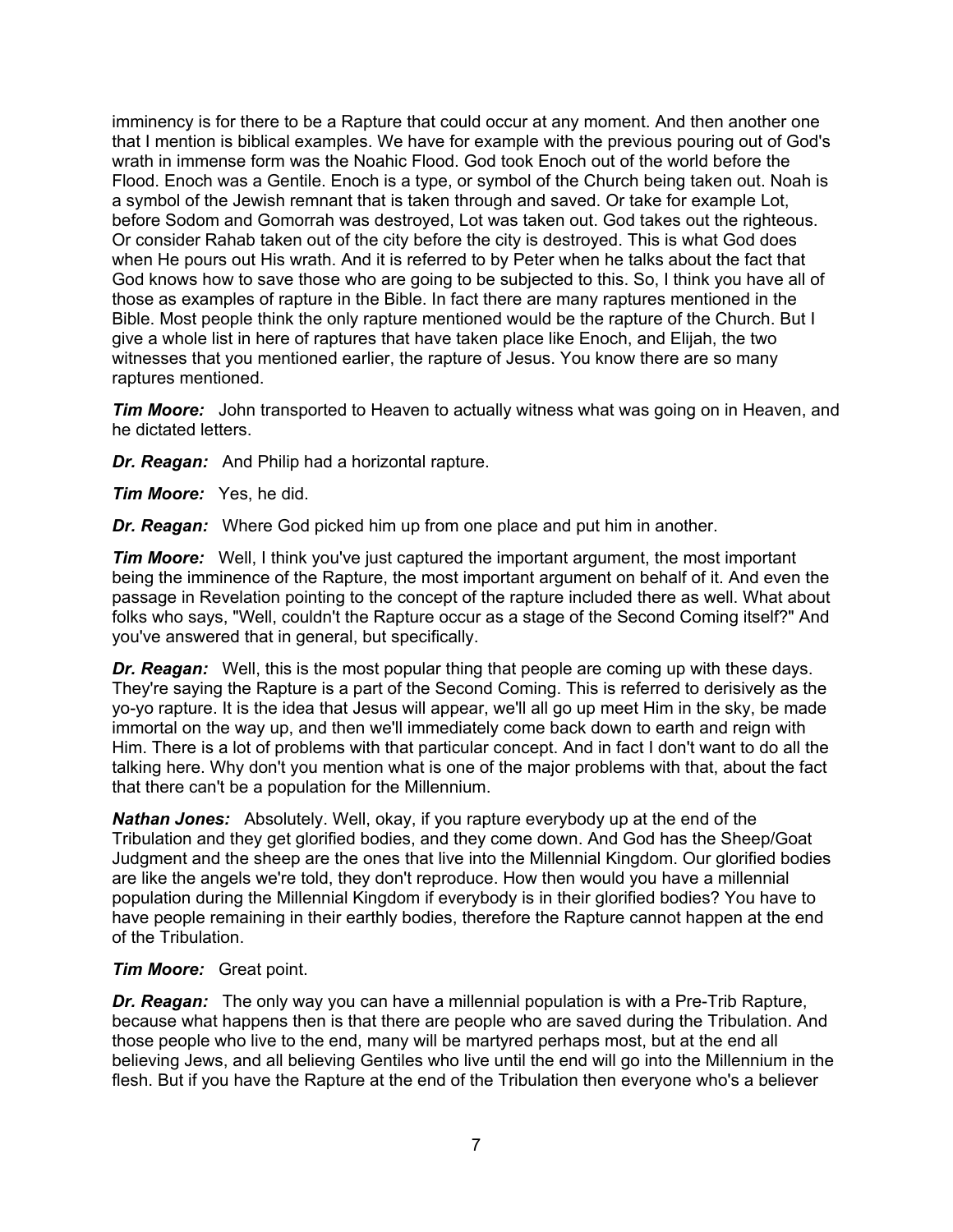has an immortal body and there is nobody left to go into the Millennium in the flesh, and we don't have anybody to rule over.

*Nathan Jones:* Well, that brings up the question then, and Tim I think you touched on it just a little bit, can you find the Rapture in the book of Revelation?

*Dr. Reagan:* Not specifically but it is certainly is implied there, because in the book of Revelation you have the first two, actually the first three chapters are focused on the Church.

*Nathan Jones:* Yeah, absolutely, all Church.

*Dr. Reagan:* Totally on the Church. He sends letters to seven different churches. The first chapter is also on the Church. And then suddenly in chapter four there is no more mention of the Church. Instead a door opens in Heaven, John is taken up, and I think, what is a symbol of the Rapture he's taken to Heaven. And you do not have another mention of the Church until the end of the book of Revelation in the very last chapter, chapter 22. The Church just disappears. And people say, "Oh, but all through the book of Revelation there is a reference to Saints." Over and over, Saints. Who would they be?

*Tim Moore:* Well, those are the Saints of the Old Testament Era. Those are people living on this earth who are going to be martyred during the Tribulation time.

*Dr. Reagan:* Well, he is talking about people who are saved during the Tribulation.

*Tim Moore:* Exactly. There are references to Old Testament Saints, and we know that they play a part when the Lord comes back and they are resurrected then. But all the Saints that are mentioned throughout the Tribulation are people in the Tribulation who accept Jesus Christ and are martyred by the Antichrist.

*Dr. Reagan:* Yeah. Now how can--okay, so then that bring another question. I'm going to start turning this on you.

*Nathan Jones:* Uh-oh. No, we're supposed to be asking you the questions.

*Tim Moore:* Oh, yeah, we're on the hot seat now.

*Dr. Reagan:* That brings another question. That question is: how can they be saved during the Tribulation when the Church isn't there? That is one of their major arguments.

*Tim Moore:* It is a major argument.

*Dr. Reagan:* If the Church isn't here how can they be saved? So, fellows tell us how.

*Tim Moore:* Well, that puts a whole lot of responsibility on the Church. And we are given the privilege of sharing the Good News of the Gospel of Jesus Christ. But the actual mechanism of salvation is not the Church, it is the Holy Spirit.

#### *Dr. Reagan:* Yes.

*Tim Moore:* And just as the Holy Spirit was here upon the earth prior to the Church, as He filled different individuals throughout the Old Testament, He will again be here touching individual hearts. The Holy Spirit is not going to be persona non grata on the earth.

*Dr. Reagan:* Yeah, He is going to be witnessing to people. But let's get very specific how are people going to be saved during the Tribulation?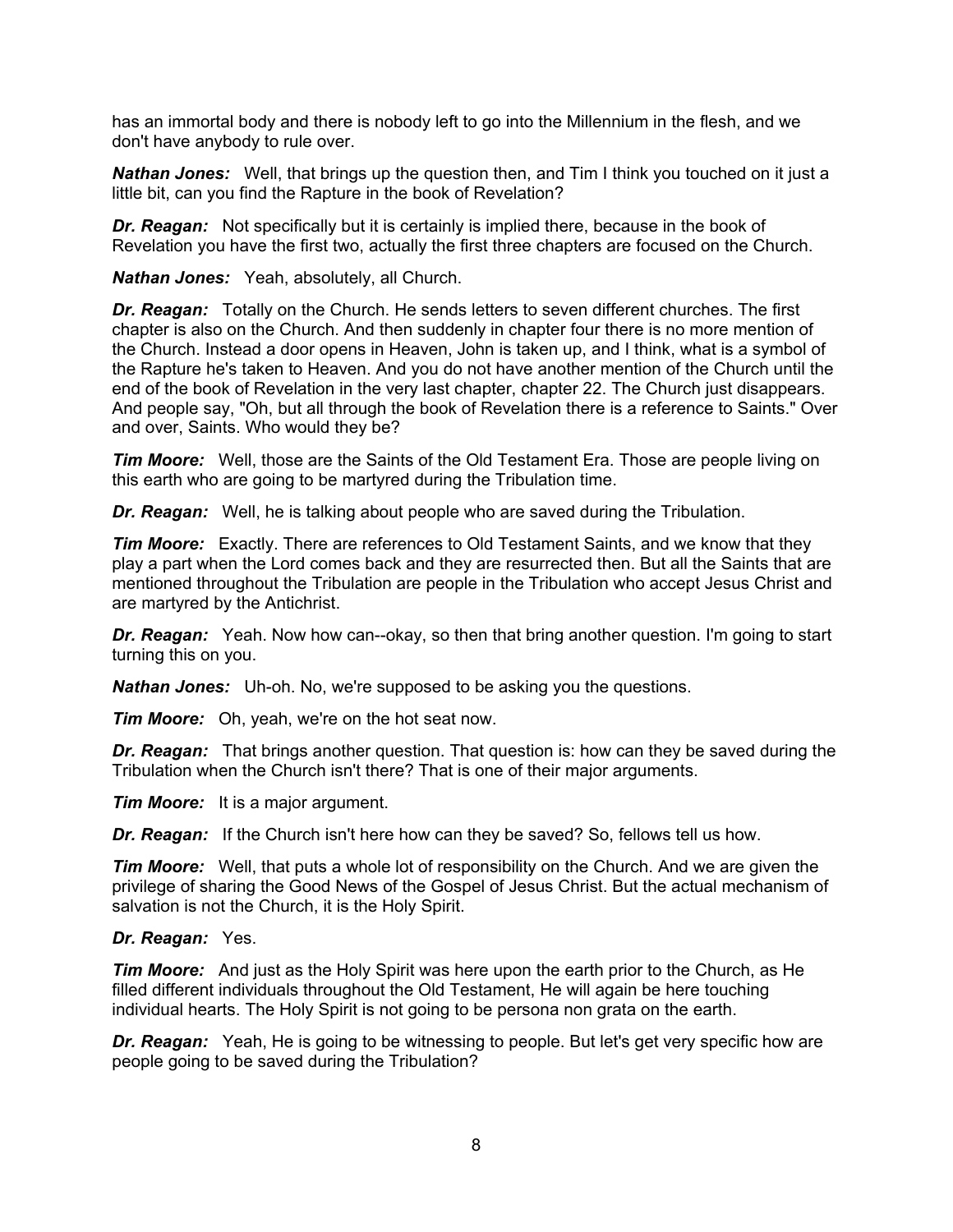*Nathan Jones:* The Lord has a few mechanisms. For one they will see the Rapture, so the Tribulation may be a time period before, hey look.

*Dr. Reagan:* Some people will say, "Hey, I've heard about that all my life."

*Nathan Jones:* Yeah, now I know there is a God. The end of the Gog and Magog War it says that the whole world will know there's a God. There will be no more Atheists after that. We then get into the Tribulation and we see that there are two witnesses in Jerusalem, and they for the first three and a half years witness on behalf of God. He then leads 144,000 Jewish people, 12,000 from each tribe to come to know Jesus as their Savior and they become evangelist during that time. They're sealed and protected. And then, and this is the part I love the best, a Gospel Angel, and angel who actually goes out and literally shares the Gospel with every person on the planet. Fulfilling the Great Commission.

*Dr. Reagan:* Before the final pouring out of God's wrath.

*Nathan Jones:* Absolutely.

*Tim Moore:* You know I've heard people today say, "Well, the Lord can't come back because we have not yet fulfilled the Great Commission." And that is actually a good argument to say, let's get busy fulfilling the Great Commission. But again it puts all the expectation on us to do that which only God can do.

*Dr. Reagan:* Furthermore that is talking about the Second Coming.

*Tim Moore:* Yes, it is.

*Dr. Reagan:* And so, all of humanity will hear the Gospel before the Second Coming through that Gospel Angel.

*Tim Moore:* We should be motivated to evangelize the world.

*Dr. Reagan:* Sure.

*Tim Moore:* We should reach lost people groups today in every tribe, tongue and nation. But we know that God Himself has promised. He will fulfill it.

*Dr. Reagan:* Alright, now let me give you a counter argument to something you said. You said the Holy Spirit is going to be here, and the Holy Spirit is going to be witnessing to people and drawing them to Jesus Christ. Well, those who believe that the Pre-Tribulation Rapture is a bunch of bunk they will say, "Hey, wait a minute, just hold on. You say that the Church is going to be taken out. Isn't the Holy Spirit going to be taken out at that point?" So, will the Holy Spirit be around during the Tribulation?

*Tim Moore:* The Holy Spirit is not limited in His presence. So, no, the Holy Spirit will not be taken out in terms of His ability to touch individual hearts, just as He was in the Old Testament.

*Dr. Reagan:* The point is that the Holy Spirit has a special indwelling in believers.

*Tim Moore:* Certainly He does.

*Dr. Reagan:* But He is also omnipresent.

*Tim Moore:* Yes, He is.

*Dr. Reagan:* So, when the Church is taken out, yes, He uses us today as a force to limit evil in the world, at least that is what we are supposed to be doing, but we're not doing a very good job